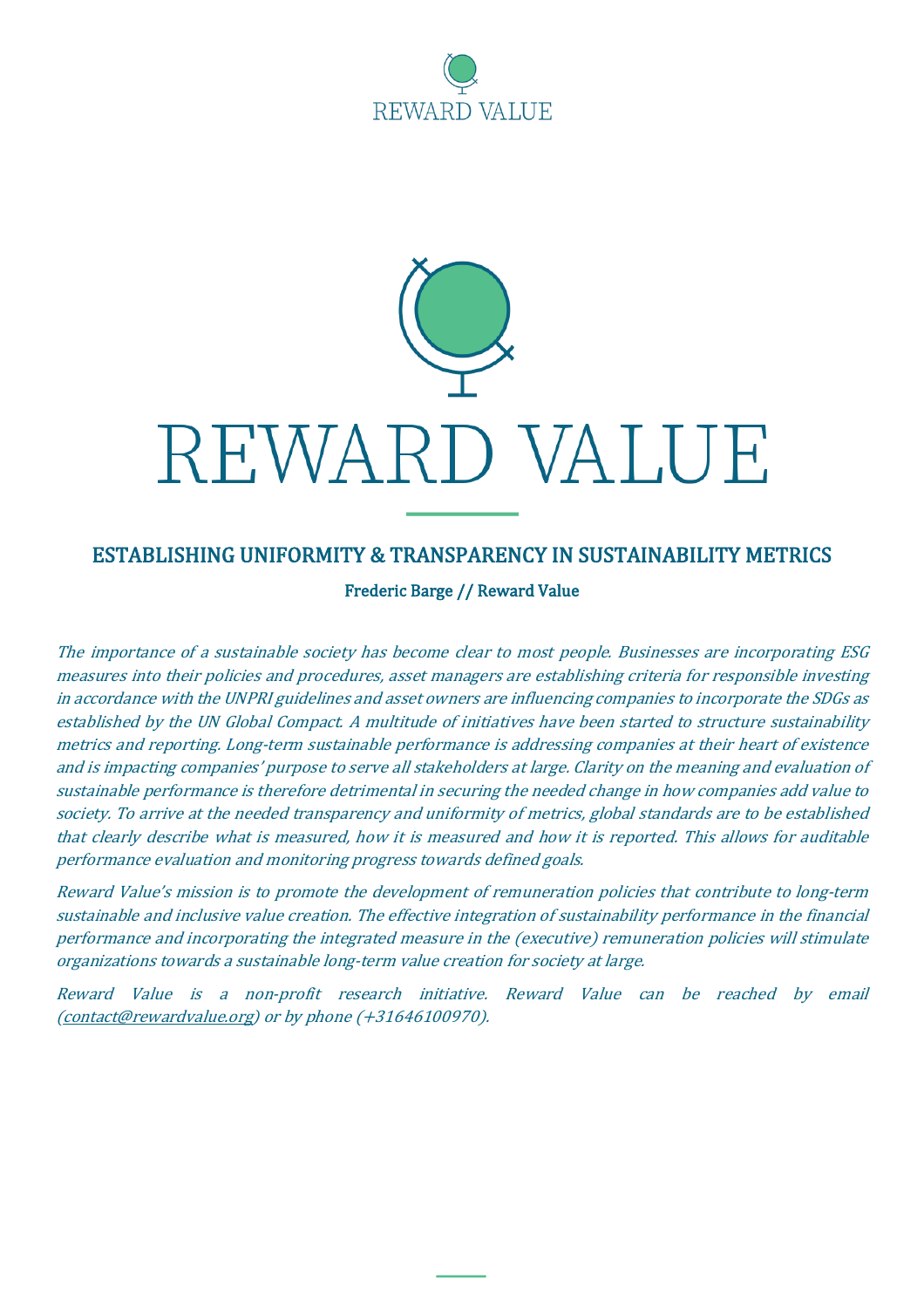# 1. Introduction

In order to achieve a better and more sustainable future for society and our planet, the Sustainable Development Goals (SDGs) aim to promote changes in the way we produce, consume and live. Continuing in the way we currently use our resources, deal with waste and address societal issues like inequality, will seriously harm societies and the planet in the long term. There is very little doubt about that.

Large companies have a crucial part to play in this transition. Currently however, there is little common understanding in how we define clear targets for corporate behavior, or track progress and measure success for that matter. This requires a global harmonization of how the different elements of sustainability and corporate responsibility are measured and reported. Uniformity allows for comparison between companies and creates transparency allowing share- and stakeholders to hold companies accountable for their actions.

As Reward Value, we believe that global standards for targets and measurement of corporate social behavior and transparent performance assessment can be included in executive compensation design, in order to incentivize and accelerate the dearly needed progress towards a sustainable planet.

# 2. Existing initiatives

Over the past two decades, many different organizations have developed frameworks and disclosure guidance on ESG (like Climate Disclosure Standards Board Framework, GRI Sustainability Reporting Standards, SASB Accounting Standards, Taskforce on Climate-related Financial Disclosures and many others). In addition, data providers like MSCI, S&P and Sustainalytics have collected a wide range of ESG related data and rate companies on their sustainability performance. The interpretation of the collected data often differs between the data providers and as a result, businesses are rated differently for the same performance. Furthermore, asset managers have created their own sets of metrics to use in their sustainable investment products.

The UN Global Compact is the leading platform that introduced the 17 SDGs. It has joined forces with GRI to establish guidelines on the integration of SDGs into Corporate Reporting. Such initiatives are also recently presented at the World Economic Forum in Davos with the presentation of the Consultation Draft "Toward Common Metrics and Consistent Reporting of Sustainable Value Creation". These initiatives are relevant to move towards integrated reporting in support of reaching the set Sustainable Development Goals.

#### 3. What is missing?

To really be able to measure progress, uniformity of definitions and metrics is needed. Unlike financial data, sustainability data does not have structured commonly agreed upon principles.

The International Accounting Standards (like IFRS and USGAAP) clearly defines the key metrics and describes how these metrics are measured. Taken together with reporting guidelines, this means that stakeholders are able to analyze business performance and compare it to other businesses and sectors.

Such analysis based on common definitions and metrics is not yet possible for sustainability performance. Achieving uniformity in measuring and reporting sustainability performance will make it possible to audit and enforce global goals. Competing reporting standards on ESG however, dilute clarity on sustainability risks and hinder steps towards a more sustainable society.

# 4. The challenge

To arrive at uniform standards, the common interests of the different stakeholders are to be addressed. Commercial interests of asset owners, managers and issuers may differ from each other, as well as from the interest of society in general. Realigning these interests requires a uniform yardstick. An independent body needs to be established to develop and monitor the implementation of uniform metrics and reporting standards.

Two important criteria are to be fulfilled. First of all, reporting needs to be compulsory for all companies. A strict mandatory regime should be installed in line with current financial reporting obligations. Second, uniform standards are to be established which will become applicable globally. These criteria can be established in mutual cooperation between governments, regulators, auditors and companies under the central coordination of a global institute like the IASB. The defined criteria are then subsequently to be ratified by the local governments of subscribing nations.

Strict adherence to these harmonized global reporting standards can be strengthened by the additional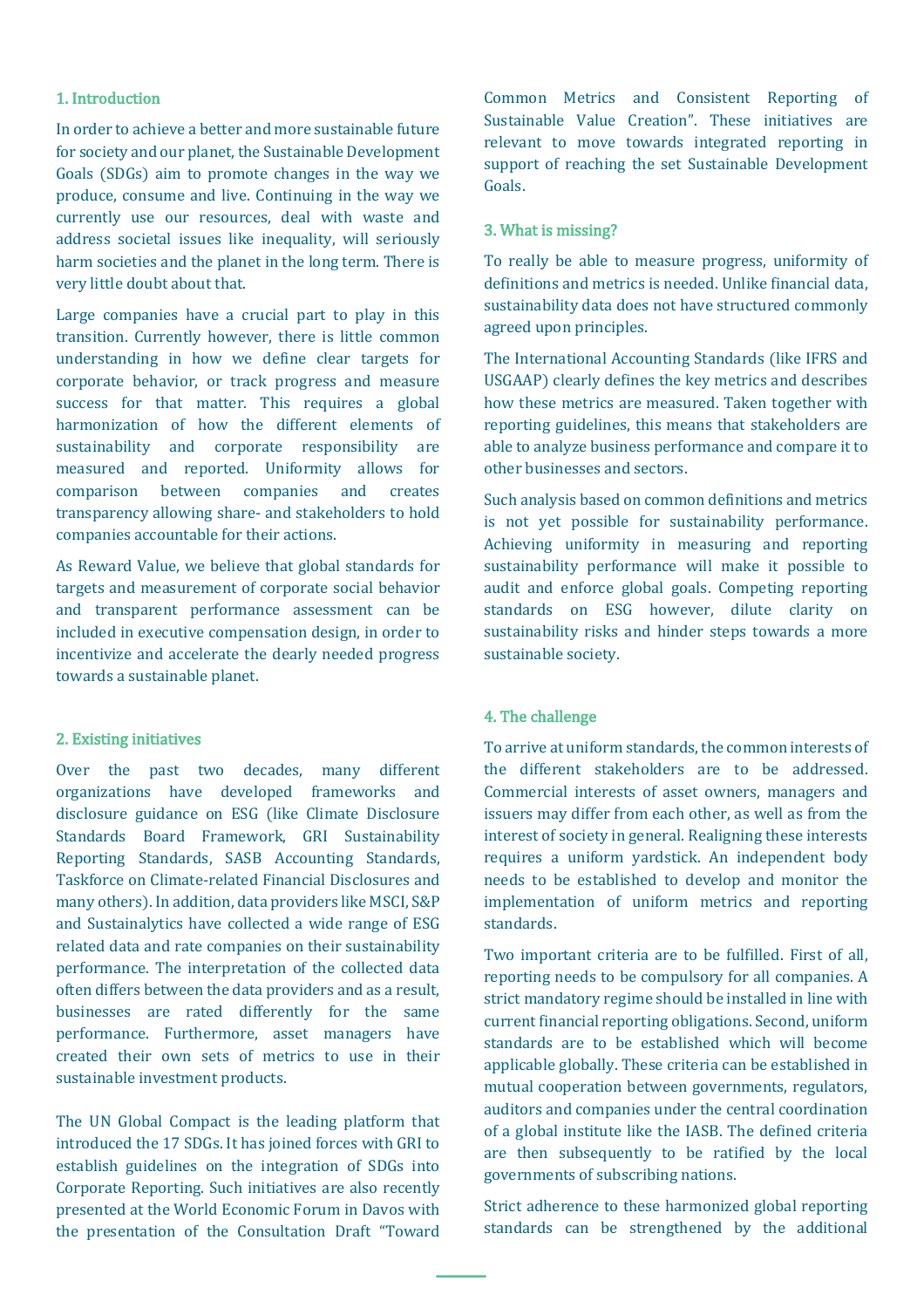support from asset owners and asset managers. Some asset managers are against mandatory standardized reporting and are favoring a "comply or explain" approach. Such an approach will, however, not lead to the desired level of global adherence and comparability of sustainable performance. Uniform standards offer clarity and make sure that companies and their executives known that they will be held accountable on a level playing field.

# 5. How do we get there?

We observe a need for a governance framework similar to IFRS. Standards are set by an international, independent body through a collaborative, iterative process involving a diverse range of stakeholders. Those standards must be subsequently ratified by lawmakers, like is currently the case with IFRS.

To this end, a secretariat needs to be established to coordinate efforts and to act as a steering group/board. An organization like IASB/IFRS would be a natural candidate for this. This secretariat would engage with current initiatives such as those identified above to identify commonalities in current frameworks, as well as with industry experts from accounting firms (e.g. the Big-4), data providers (e.g. KLD, Vigeo-Eiris, S&P RobecoSAM, Sustainalytics and Asset 4), and business organizations (e.g. Business Roundtable) to leverage key expertise and to ensure the feasibility of the harmonized framework. Lawmakers and civil society organizations need to be included as well to make sure the societal perspective and law-making point of view are accurately reflected. Stakeholders from the investment community like institutional investors must be included as well so that the harmonized framework accurately reflects their needs too.

Arriving at a harmonized framework will not be easy. Practically it may be fruitful to start with a 'pilot' to both develop processes and to generate tangible gains from the get-go. CO2 emissions measurement and reporting are a natural candidate given the urgency of the climate change problem and the widespread concern about this.

# About Reward Value

Better executive remuneration policies lead to better outcomes for both shareholders and other stakeholders (customers, employees and society at large).

Reward Value is building the foundation for new, stakeholder aligned, remuneration policies through <sup>a</sup> research agenda (see figure enclosed) that serves to answer four questions:

- a. Performance measures. How can ESG measures be integrated with traditional financial measures to arrive at a more reliable, universally accepted and risk-adjusted metric for sustainable long-term value creation?
- b. **Performance evaluation**. What is the optimum performance evaluation time horizon?
- c. **Remuneration structure**. Which pay-mix best aligns executive and stakeholder interests?
- d. **Corporate governance.** How can external regulators and internal boards of directors apply the new model while ensuring board independence and limiting the scope for executives to maximize their benefits?